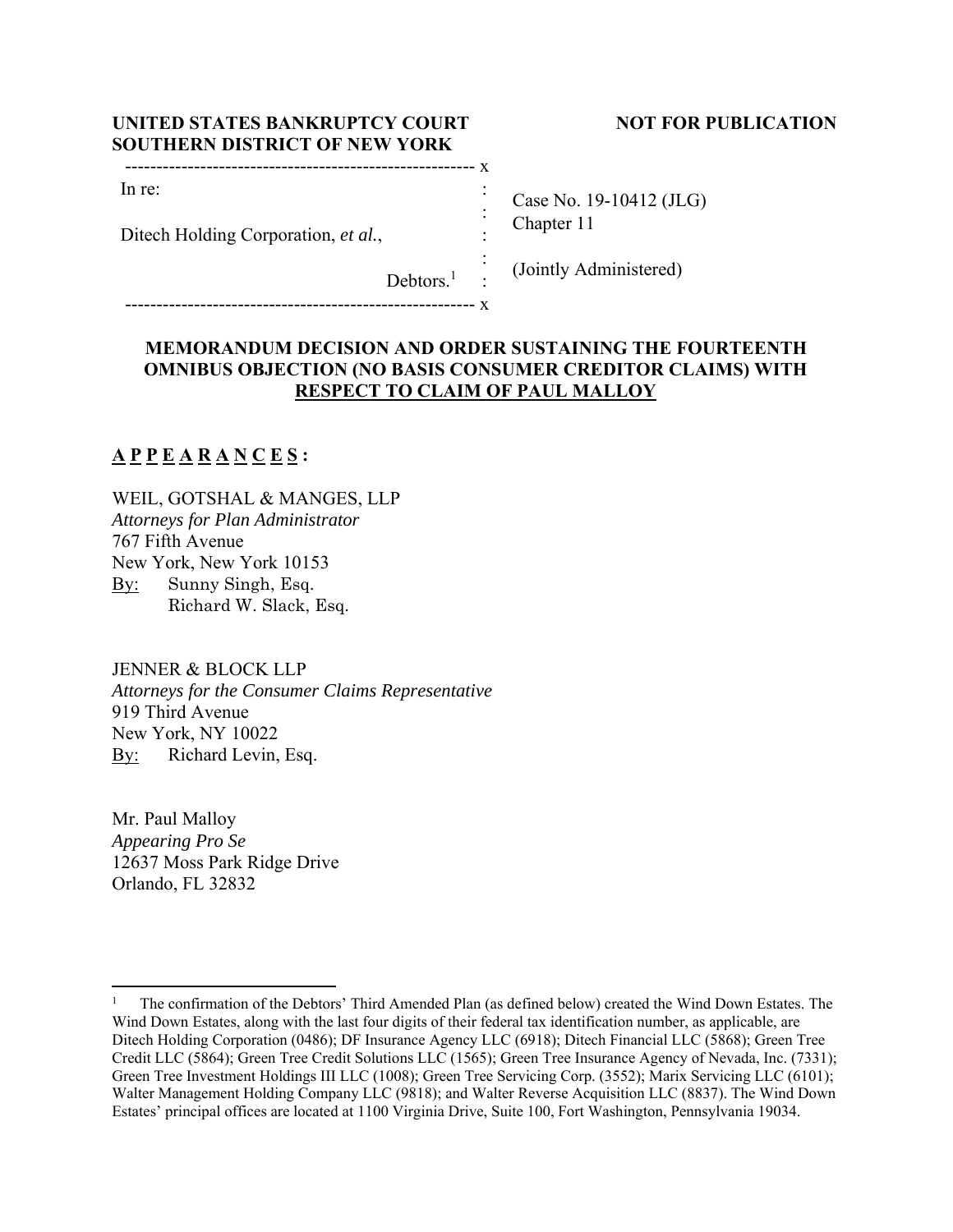## **HON. JAMES L. GARRITY, JR. U.S. BANKRUPTCY JUDGE**

### **Introduction2**

 Paul Malloy (the "Claimant") filed Proof of Claim No. 1238 (the "Claim") against Ditech Financial LLC f/k/a Green Tree Servicing LLC ("Ditech") in these Chapter 11 Cases. As explained below, although the Claim recites that it is an unsecured claim of \$350,000, it also provides that it is secured in the amount of \$550,000. In support of the Claim and in substance, the Claimant contends that in 2016, Ditech conducted an illegal foreclosure sale of his Property (defined below); in the Claim he seeks damages occasioned by that allegedly illegal conduct.

In their Fourteenth Omnibus Claims Objection (the "Objection"),<sup>3</sup> the Plan Administrator and the Consumer Claims Representative (collectively, the "Estate Representatives") seek to disallow and expunge the Claim. The Claimant, through counsel, responded to the Objection (the "Response"),<sup>4</sup> although he acted pro se at the April 29, 2021 Sufficiency Hearing. The Estate Representatives submitted a joint reply to the Response (the Reply").<sup>5</sup>

 The Estate Representatives contend that the Court should expunge the Claim because it fails to state a claim for relief against Ditech. Pursuant to the Claims Procedures Order,<sup>6</sup> the Court conducted a Sufficiency Hearing on the Claim. The legal standard of review at a

<sup>2</sup> Capitalized terms used but not otherwise defined herein shall have the meanings ascribed to them in the Third Amended Plan.

<sup>3</sup> *See* Fourteen Omnibus Objection to Proofs of Claim (No Basis Consumer Creditor Claims) [ECF No. 1746]. References to "ECF No. " are to documents filed in the electronic docket in these jointly administered cases under Case No. 19-10412 (the "Chapter 11 Cases").

<sup>4</sup> *See* Claimant's Motion in Opposition to Objection to Claimant's Proof of Claim [ECF No. 2150].

<sup>5</sup> *See* Joint Reply of Administrator and Consumer Representative in Support of the Fourteenth Omnibus Objection with Respect to Claim of Paul Malloy (Claim No. 1238) [ECF No. 3339].

<sup>6</sup> *See* Order Approving (I) Claim Objection Procedures and (II) Claim Hearing Procedures [ECF No. 1632].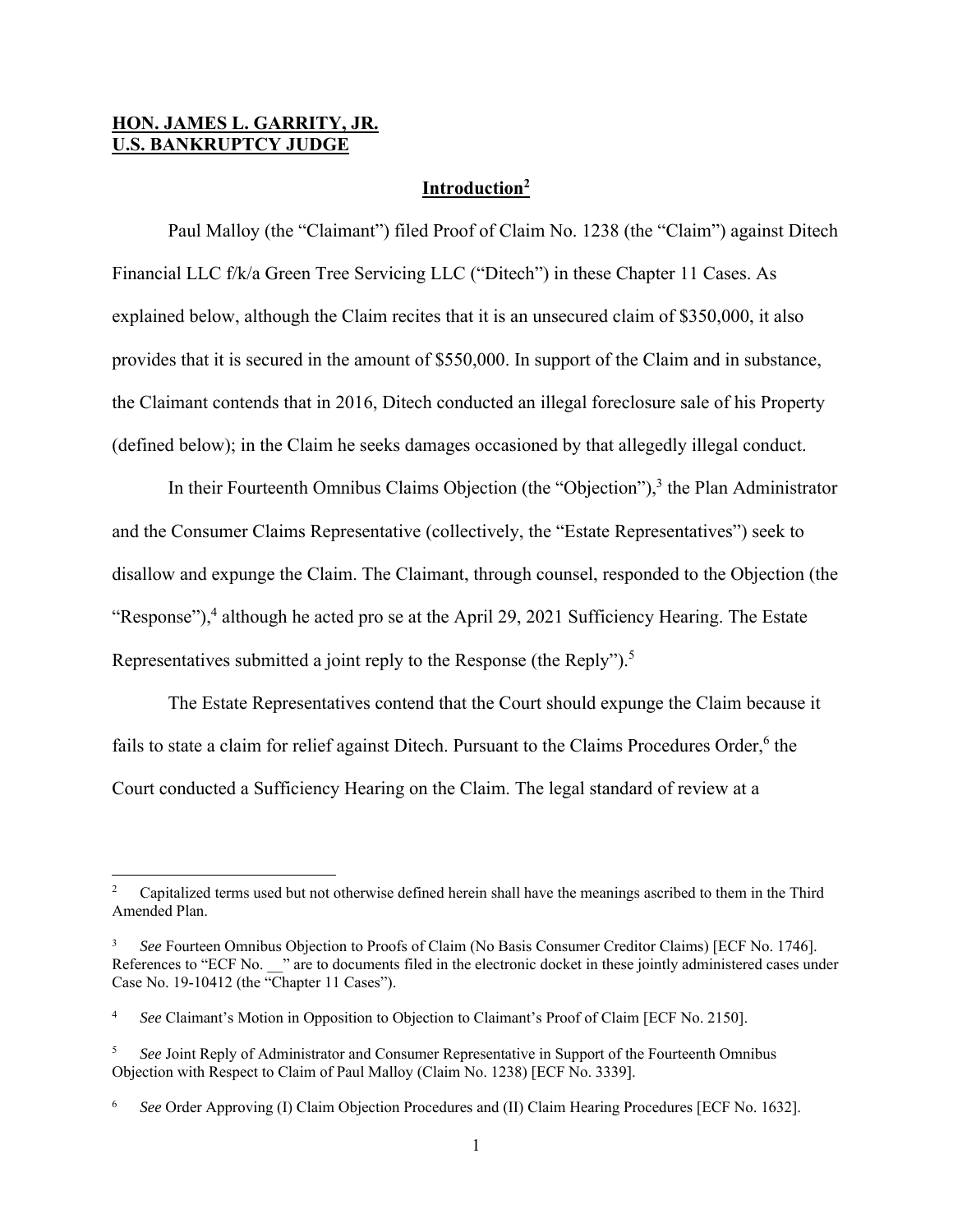Sufficiency Hearing is equivalent to the standard applied to a motion to dismiss for failure to state a claim upon which relief may be granted under Rule 12(b)(6) of the Federal Rules of Civil Procedure ("Rule 12(b)(6)").<sup>7</sup> See Claims Procedures Order ¶ 3(iv)(a). In the Claim, Claimant seeks relief that is identical to the relief he sought against Ditech in a pre-petition lawsuit that he unsuccessfully prosecuted in the Washington state courts (the "State Court Action"). The state court dismissed the State Court Action, with prejudice, and the state appellate court affirmed the dismissal on appeal.

 It is settled that under Rule 12(b)(6), dismissal of a claim on *res judicata* grounds is appropriate when the elements of *res judicata* are apparent on the face of the claim. It is also settled that pro se claimants are subject to application of the principles of *res judicata* and claim preclusion. As explained below, construing the Claim in the light most favorable to the Claimant, and drawing all inferences in his favor, the Claimant fails to state a claim for relief against Ditech. The Court sustains the Objection and disallows and expunges the Claim on the grounds that the doctrine of *res judicata*, as applied under Washington state law, bars the Claimant from obtaining any recovery under the Claim.

#### **Jurisdiction**

 The Court has jurisdiction to consider this matter pursuant to 28 U.S.C. §§ 157 and 1334 and the Amended Standing Order of Referral of Cases to Bankruptcy Judges of the United States District Court for the Southern District of New York, dated January 31, 2012 (Preska, C.J.). This is a core proceeding pursuant to 28 U.S.C. § 157(b).

<sup>7</sup> Rule 12(b)(6) is incorporated herein by Rule 7012 of the Federal Rules of Bankruptcy Procedure (the "Bankruptcy Rules").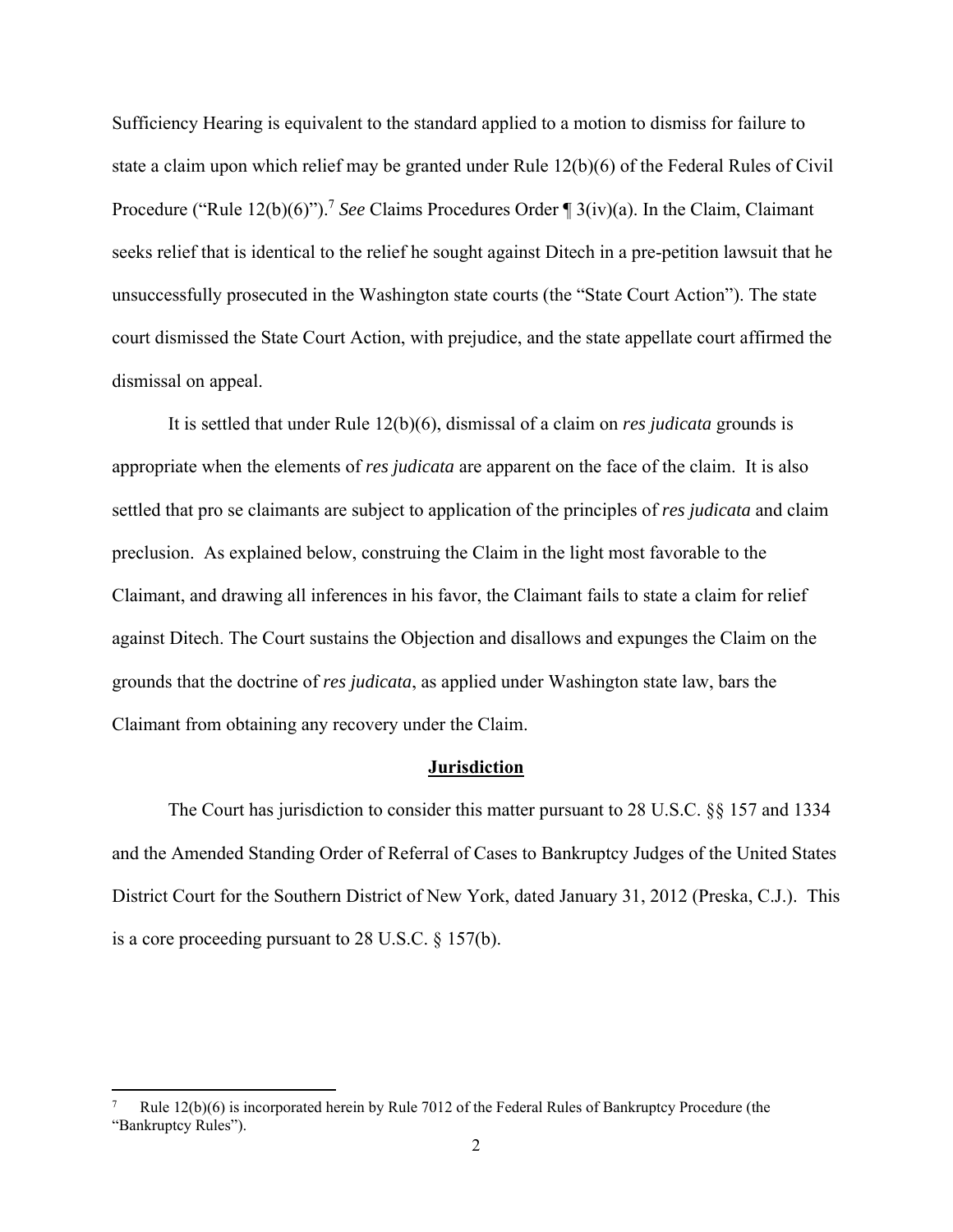## **Background8**

 On March 30, 2006, Claimant executed a promissory note (the "Note") in the sum of \$325,000 secured by a deed of trust (the "Deed of Trust") in favor of Quicken Loans, Inc. ("Quicken") on the real property located at 12604 52nd Place West, Mukilteo, Washington (the "Property").<sup>9</sup> The Deed of Trust named Orange Coast Title Co. as trustee and Mortgage Electronic Registration Systems Inc. ("MERS") as nominee for Quicken, as the beneficiary. The Deed of Trust provides that MERS was "acting solely as a nominee for Lender and Lender's successors and assigns."<sup>10</sup> In June 2011, MERS assigned its interest to BAC Home Loans Servicing LP ("BAC").<sup>11</sup> In January 2013, Bank of America, N.A., successor-in-interest by merger to BAC, assigned its interest in the Note and Deed of Trust to Ditech.<sup>12</sup> In June 2013,

<sup>8</sup> As discussed below, in applying Rule 12(b)(6) to the Claim, the Court tests the legal sufficiency of the Claim. Accordingly, in resolving the Objection, the Court assumes the truth of the well plead facts in support of the Claim. *See Ashcroft v. Iqbal,* 556 U.S. 662, 678 (2009); *see also Roth v. Jennings*, 489 F.3d 499, 509 (2d Cir. 2007) ("In any event, a ruling on a motion for dismissal pursuant to Rule 12(b)(6) is not an occasion for the court to make findings of fact."). In support of the Claim and the Objection, both the Claimant and Estate Representatives rely on pleadings filed and decisions rendered in the State Court Action. It is well settled that in resolving a Rule 12(b)(6) motion, the court "may take notice of proceedings in other courts, both within and without the federal judicial system, if those proceedings have a direct relation to matters at issue." *St. Louis Baptist Temple, Inc. v. FDIC,* 605 F.2d 1169, 1172 (10th Cir.1979); *Kasey v. Molybdenum Corp. of America*, 336 F.2d 560, 563 (9th Cir. 1964) (where parties had history of litigation in state court, court took "judicial notice of . . . officially reported decisions and refers to them for a better understanding of the complicated factual situation here existing."); *Wingate v. Gives*, 05 Civ. 1872 (LAK), 2016 WL 519634, at \*1 (S.D.N.Y. Feb. 5, 2016) (court took judicial notice of facts in reported state court decisions); *Church of Scientology Int'l v. Time Warner, Inc.,* 806 F.Supp. 1157, 1159 n.2 (S.D.N.Y.1992) (court took judicial notice of reported decisions dealing with Scientology organizations). *See also Glob. Network Commc'ns, Inc. v. City of New York*, 458 F.3d 150, 156 (2d Cir. 2006) (stating that on a motion to dismiss for failure to state a claim a court may consider materials extrinsic to the pleadings, if the materials are integral to the complaint or matters subject to judicial notice). The matters at issue in the Claim mirror those at issue and finally resolved against the Claimant in the State Court Action. The documents cited by the Claimant and Estate Representatives directly bear on the merits of those claims. Thus, subject to the standards applicable to Rule 12(b)(6) motions, the Court takes judicial notice of the documents that the Claimant and Estate Representatives rely on in support of their respective positions in this matter. As necessary, the Court cites to those documents herein.

<sup>9</sup> *See* Claim at 11. References herein to pages of the Claim and Response are cited to the particular PDF page of the Claim and Response.

<sup>10</sup> *Id.*; *see also Malloy v. Quality Loan Serv. of Washington*, 1 Wash. App. 2d 1038 (2017) ("State Appellate Decision").

<sup>&</sup>lt;sup>11</sup> State Appellate Decision at  $*1$ .

 $12$  *Id.*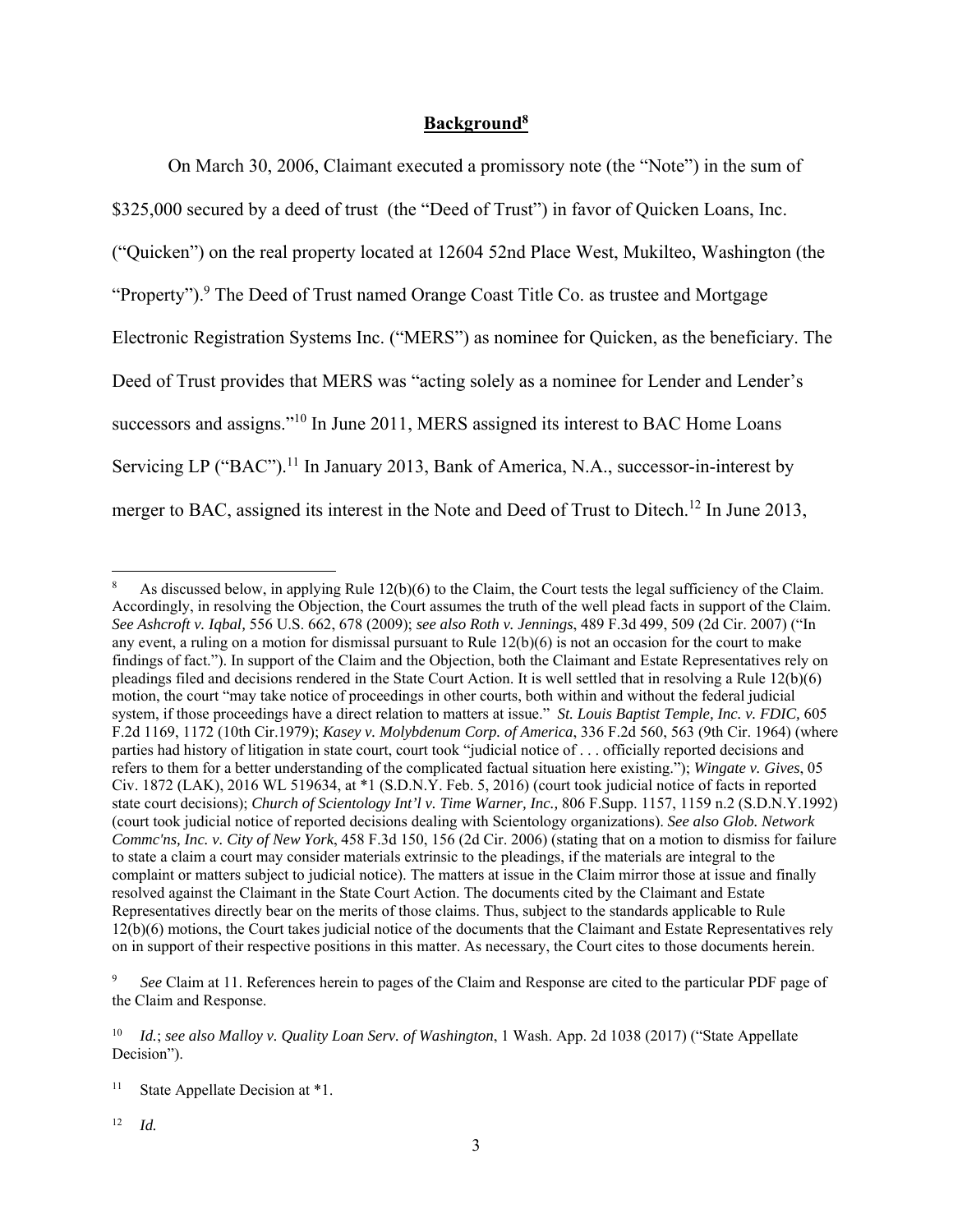Ditech recorded an "Appointment of Successor Trustee," appointing Quality Loan Service Corporation of Washington ("Quality") as the new trustee.<sup>13</sup>

 In September 2013, following Claimant's failure to make the requisite mortgage payments, Quality mailed Claimant a "Notice of Default," stating that no loan payments had been made since November 2012 and Claimant was in default under the terms of the mortgage.<sup>14</sup> Before mailing the notice, Ditech filed a "Declaration of Beneficiary," stating it was "the actual holder" of the Promissory Note.<sup>15</sup> On February 9, 2015, Quality recorded a "Notice of Trustee's Sale," scheduling a sale for June 12, 2015.<sup>16</sup> Later, Quality discontinued the sale by recording a "Notice of Discontinuance of Trustee's Sale."17 In August 2015, Quality recorded a second notice of sale scheduling a sale for December 11, 2015.18 On or about December 5, 2015, Quality issued a Notice of Continuance of Trustee's Sale notifying Claimant that the sale was postponed to January 15, 2016.19

 On January 7, 2016, the Claimant filed suit in the Superior Court of the State of Washington, Snohomish County against Quality, MERS, Ditech, Federal National Mortgage Association, Bank of America, and other unnamed defendants, alleging violations of the Washington Consumer Protection Act ("CPA") and the Deed of Trust Act and seeking to enjoin

 $13$  *Id.* 

<sup>14</sup> *Id.; see also* Claim at 12.

<sup>15</sup> *See* State Appellate Decision at \*1

<sup>16</sup> *See* Claim at 11.

<sup>17</sup> *Id.*; *see also* State Appellate Decision at \*1.

<sup>18</sup> *See* Claim at 12.

<sup>19</sup> *Id.* at 12, 21.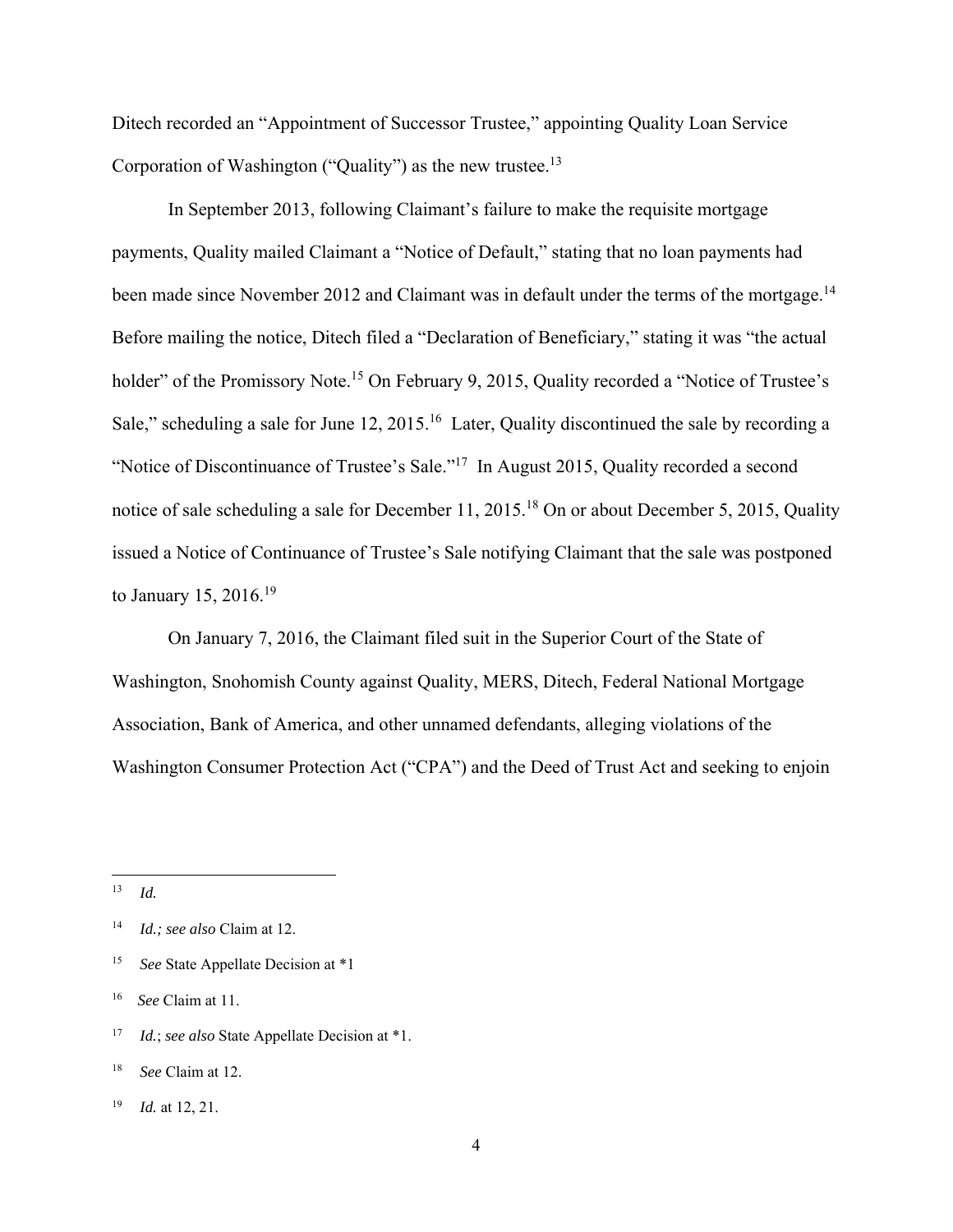the Trustee's Sale.20 After the court denied the injunction, the Property sold to a third party at the Trustee's Sale.<sup>21</sup> Ditech filed a motion to dismiss the complaint and on December 14, 2016, after hearing argument, the state court dismissed all claims against Ditech, with prejudice, finding that Claimant failed to state a claim, upon which relief may be granted.<sup>22</sup> The Claimant appealed and on December 11, 2017, the state appellate court affirmed the lower court's decision.23

### **The Chapter 11 Cases**

 On February 11, 2019, Ditech Holding Corporation (f/k/a Walter Investment Management Corp.) and certain of its affiliates ("Debtors") filed petitions for relief under Chapter 11 of Title 11 of the United States Code (the "Bankruptcy Code") in this Court. The Debtors remained in possession of their business and assets as debtors and debtors in possession pursuant to sections 1107(a) and 1108 of the Bankruptcy Code. On February 22, 2019, the Court entered an order fixing April 1, 2019 at 5:00 p.m. (prevailing Eastern Time) as the deadline for each person or entity, not including governmental units (as defined in section 101(27) of the Bankruptcy Code) to file a proof of claim in the Debtors' Chapter 11 Cases (the "General Bar

<sup>20</sup> *See Malloy v. Quality, et al.,* No. 16-2-01774-4, Plaintiff Malloy's Complaint Against Foreclosure in Violation of Washington Deed of Trust Act and Violation of RCW Chapter 19.86 (Wash. Superior Ct. Jan. 7, 2016).

<sup>21</sup> *See* State Appellate Decision at \*1.

<sup>22</sup> *See Malloy v. Quality et. al*., No. 16-2-01774-4, Order Granting Mortgage Electronic Registration System Inc., Federal National Mortgage Association, and Green Tree Servicing, LLC's Motion to Dismiss (Wash. Superior Ct. Dec. 14, 2016).

See State Appellate Decision at \*8.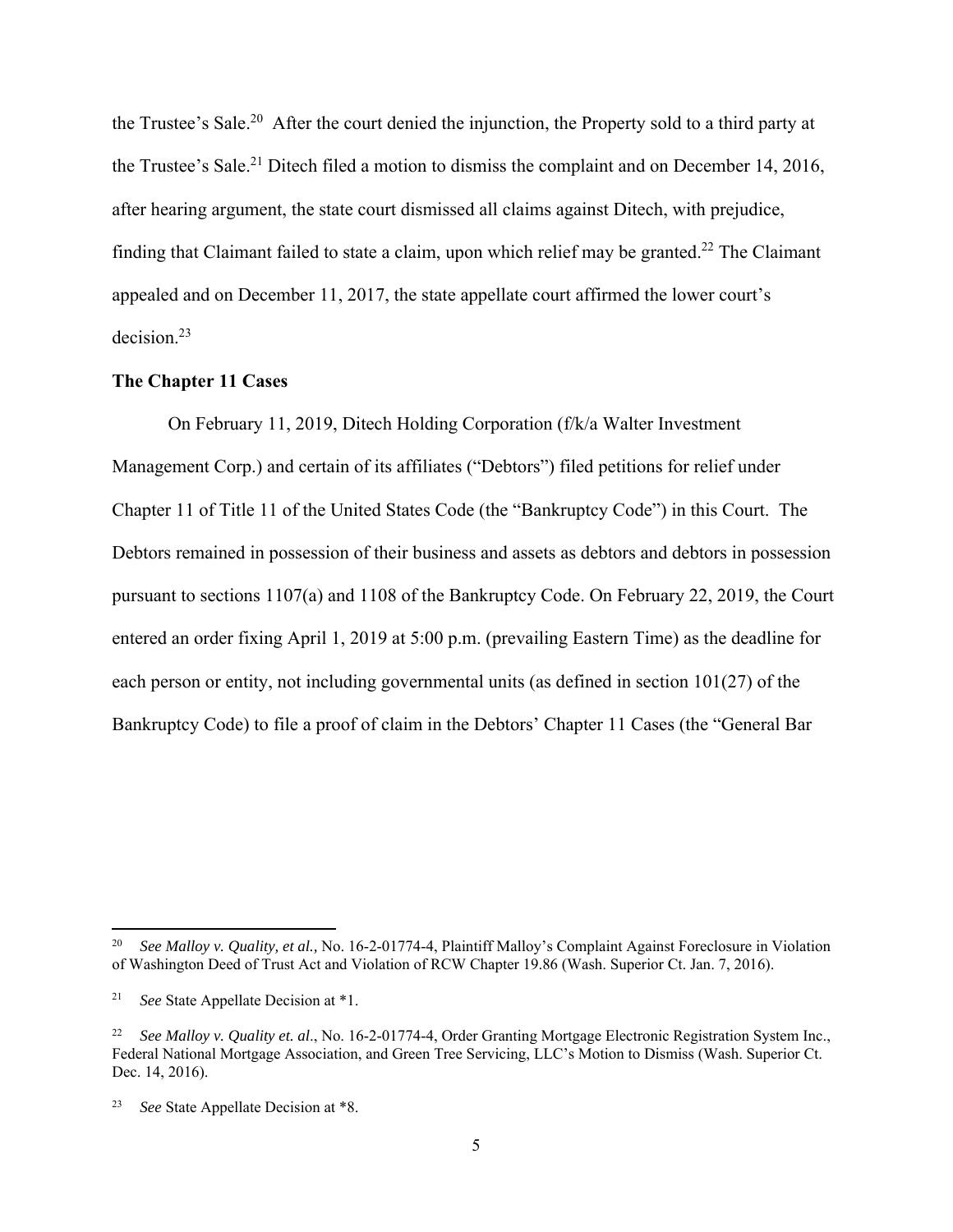Date").<sup>24</sup> Thereafter, the Court extended the General Bar Date for consumer borrowers, twice, and ultimately to June 3, 2019 at 5:00 p.m. (prevailing Eastern Time).<sup>25</sup>

On September 26, 2019, the Debtors confirmed their Third Amended Plan,<sup>26</sup> and on September 30, 2019, that plan became effective.<sup>27</sup> The Plan Administrator is a fiduciary appointed under the Third Amended Plan who is charged with the duty of winding down, dissolving and liquidating the Wind Down Estates.<sup>28</sup> The Consumer Claims Representative is a fiduciary appointed under the Third Amended Plan who is responsible for the reconciliation and resolution of Consumer Creditor Claims and distribution of funds to holders of Allowed Consumer Creditor Claims in accordance with the Third Amended Plan.29 Under the plan, the Plan Administrator, on behalf of each of the Wind Down Estates, is authorized to object to all Administrative Expense Claims, Priority Tax Claims, Priority Non-Tax Claims, and Intercompany Claims; and the Consumer Claims Representative has the exclusive authority to object to all Consumer Creditor Claims. *See* Third Amended Plan, Art. VII, § 7.1.

29 *Id.,* Art. I, ¶ 1.41.

<sup>&</sup>lt;sup>24</sup> *See* Order Establishing Deadline for Filing Proofs of Claim and Approving the Form and Manner of Notice Thereof [ECF No. 90].

<sup>25</sup> *See* Order Further Extending General Bar Date for Filing Proofs of Claim for Consumer Borrowers *Nunc Pro Tunc* [ECF No. 496].

<sup>&</sup>lt;sup>26</sup> *See* Third Amended Joint Chapter 11 Plan of Ditech Holding Corporation and its Affiliated Debtors [ECF No. 1326] (the "Third Amended Plan"); Order Confirming Third Amended Joint Chapter 11 Plan of Ditech Holding Corporation and its Affiliated Debtors [ECF No. 1404].

<sup>&</sup>lt;sup>27</sup> Notice of (I) Entry of Order Confirming Third Amended Joint Chapter 11 Plan of Ditech Holding Corporation and its Affiliated Debtors, (II) Occurrence of Effective Date, and (III) Final Deadline for Filing Administrative Expense Claims [ECF No. 1449].

<sup>28</sup> *See* Third Amended Plan, Art. I, ¶¶ 1.130, 1.184, 1.186.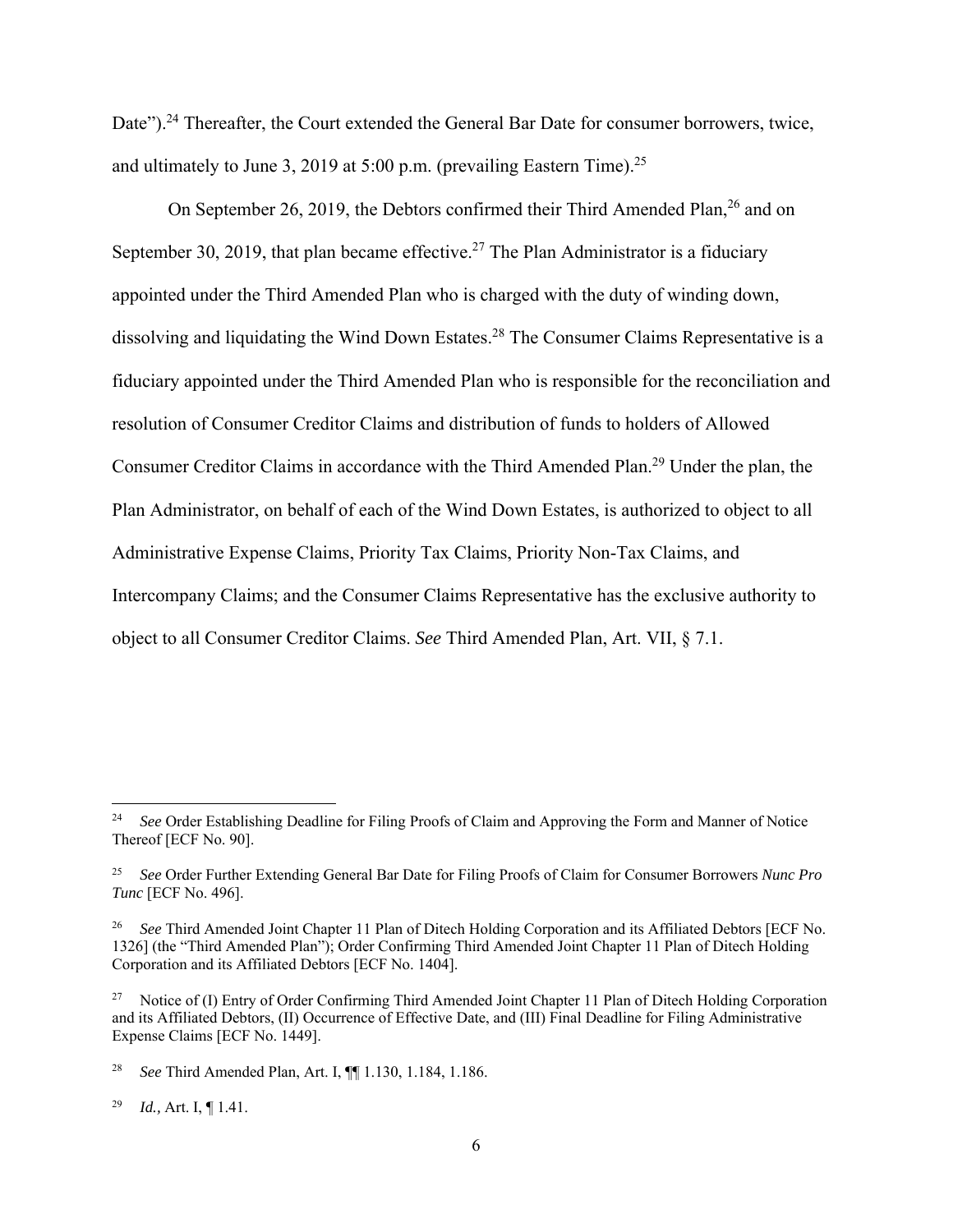## **The Proof of Claim**

 On April 23, 2019, Claimant timely filed the Claim against Ditech, as a secured claim in the amount of \$550,000, based on the value of the Property.<sup>30</sup> The Claim includes  $$350,000$  as the amount of the Claim but asserts that the Claim is secured in the amount of \$550,000 and unsecured in the amount of \$0.31 In support of the Claim, the Claimant relies on a declaration that he submitted in the State Court Action.32 Without limitation, and in summary, in support of the Claim, he alleges that he did not authorize the transfers of the Note and Deed of Trust to BAC or a subsequent transfer from BAC to Ditech and did not authorize or ratify the appointment by Ditech of Quality as successor trustee for his Note and Deed of Trust.<sup>33</sup> He maintains that Ditech was not the owner of the Note or assignee of the Deed of Trust and therefore had no authority to substitute the trustee, who in turn conducted a non-judicial foreclosure sale.34

#### **Claims Procedures Order**

 On November 19, 2019, the Court entered the Claims Procedures Order. Under that order, the Estate Representatives are authorized to file Omnibus Objections seeking reduction, reclassification, or disallowance of Claims on the grounds set forth in Bankruptcy Rule 3007(d) and additional grounds set forth in the Claims Procedures Order. *See* Claims Procedures Order ¶  $2(i)(a)$ -(h). A properly filed and served response to an Objection gives rise to a "Contested" Claim" that will be resolved at a Claim Hearing. *Id.* ¶ 3(iv). The Estate Representatives have the

31 *Id.* 

33 *Id.* at 11.

<sup>30</sup> *See* Claim at 2.

<sup>32</sup> *See id.* at 10-16.

<sup>34</sup> *See id.* at 14. *See also* Response at 1, ¶¶ 2-4.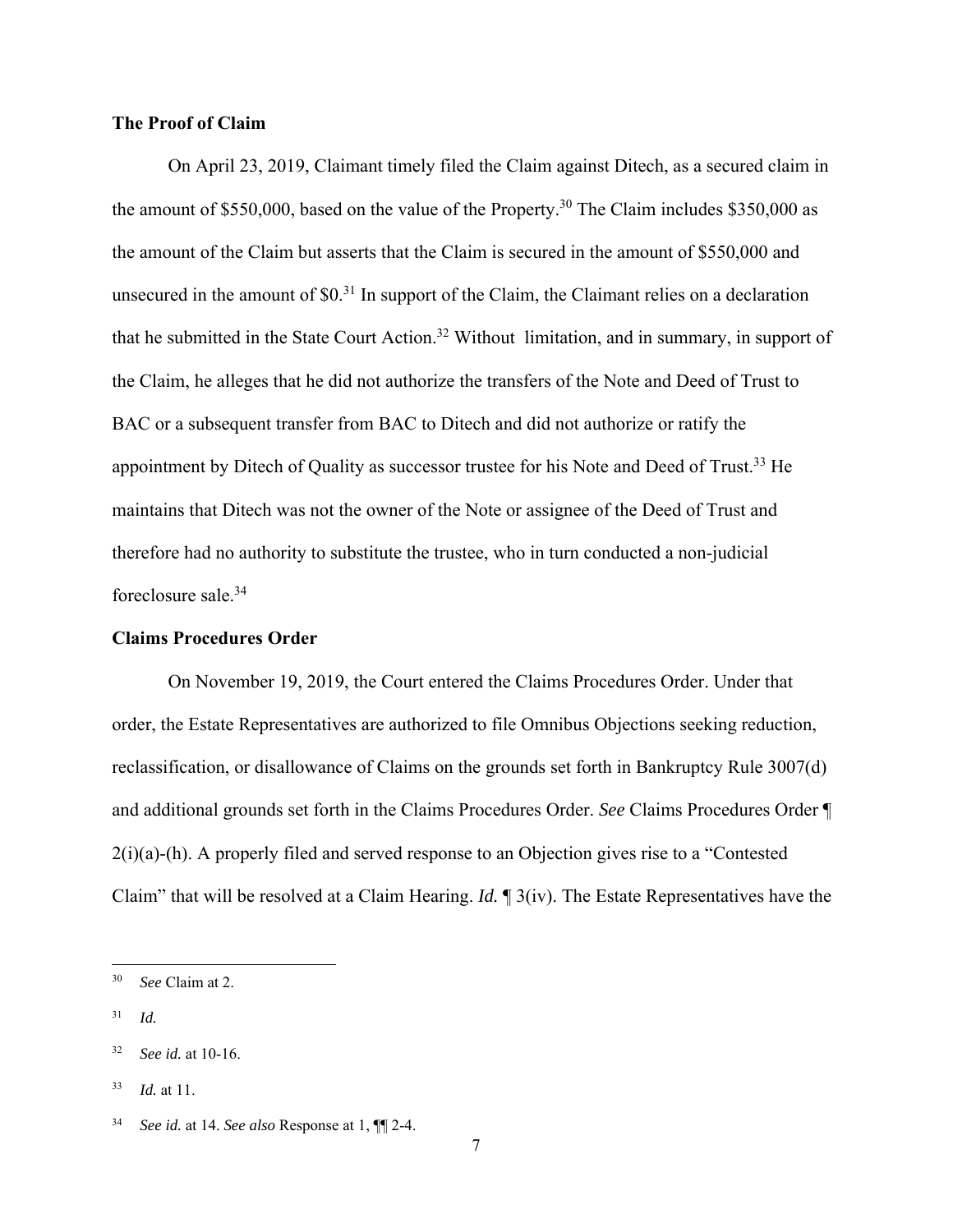option of scheduling the Claim Hearing as either a "Merits Hearing" or a "Sufficiency Hearing." *Id.*  $\mathbb{I}$  3(iv)(a),(b). A "Merits Hearing" is an evidentiary hearing on the merits of a Contested Claim. A "Sufficiency Hearing" is a non-evidentiary hearing to address whether the Contested Claim states a claim for relief against the Debtors. The legal standard of review that will be applied by the Court at a Sufficiency Hearing is equivalent to the standard applied by the Court upon a motion to dismiss for failure to state a claim upon which relief can be granted. *Id.* ¶  $3(iv)(a)$ .

## **The Objection**

 In the Objection, the Estate Representatives challenge the sufficiency of the Claim and contend that it fails to state a claim for relief, and that by application of Rule 12(b)(6), the Court must disallow and expunge the Claim. They contend that the Claim is barred by application of the doctrine of *res judicata* because it is based upon the same claims that were dismissed, with prejudice, in the State Court Action. They maintain that since these issues have already been litigated and found to have no merit, the doctrine of *res judicata* bars the Claimant from asserting the Claim herein. Reply ¶¶ 20-24. Alternatively, they contend that the Court should expunge the Claim because it fails to state a claim for relief under Washington state law (*id.* ¶¶ 25-32) or, at a minimum, reclassify the secured claim to an unsecured Consumer Creditor Claim, subject to further determination of its status as a section 363(o) or non-section 363(o) claim. *Id.* ¶¶ 33-41.

#### **Applicable Legal Standards**

 Under section 502(a) of the Bankruptcy Code, "a claim ... proof of which is filed under section 501 of this title, is deemed allowed, unless a party in interest ... objects." 11 U.S.C. § 502(a). The filing of a proof of claim constitutes "prima facie evidence of the validity and amount of a claim." Fed. R. Bank. P. 3001(f). If an objection refuting at least one of the claim's essential allegations is asserted, the claimant has the burden to demonstrate the validity of the

 $\boldsymbol{8}$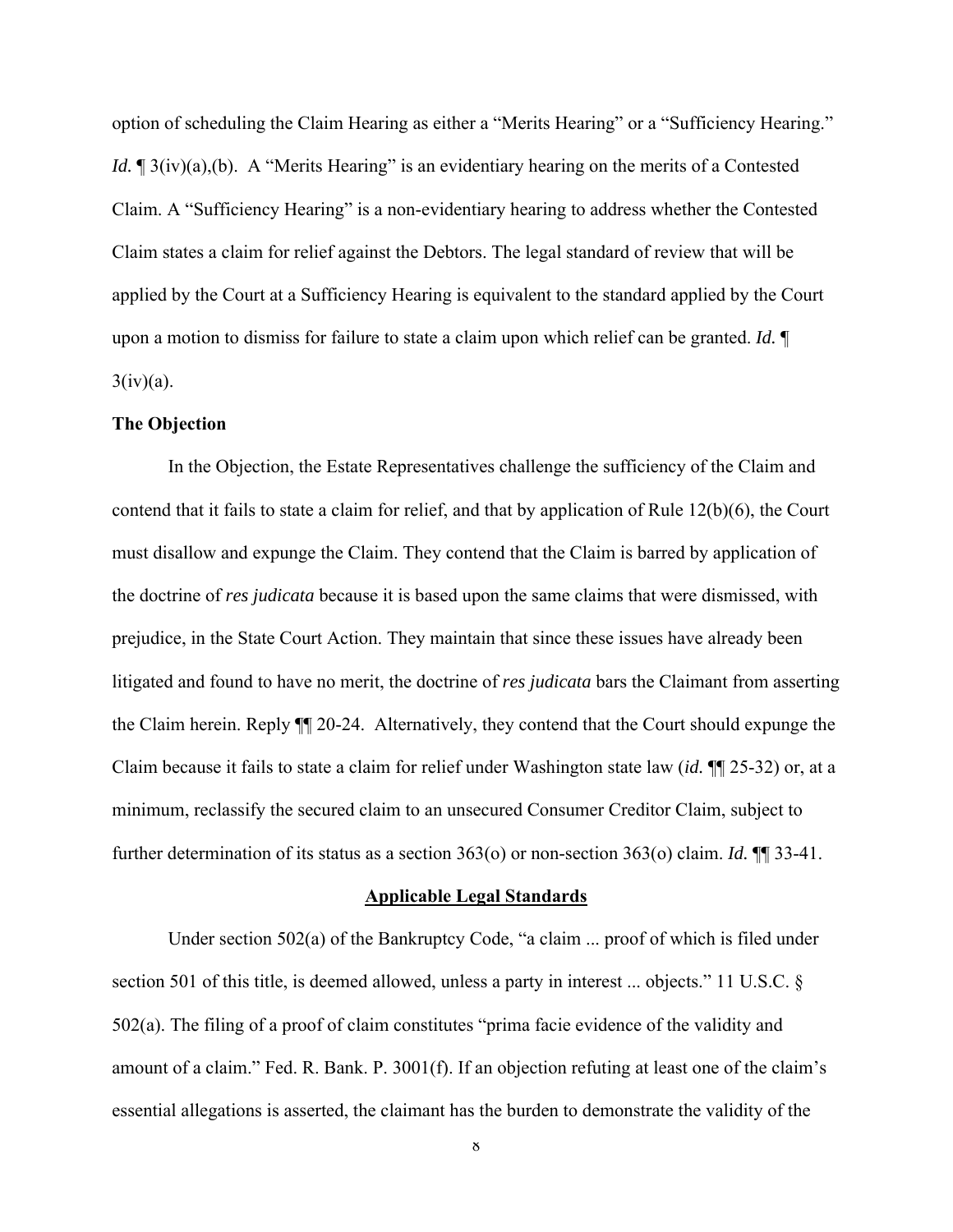claim. *See, e.g., Rozier v. Rescap Borrower Claims Tr. (In re Residential Capital, LLC)*, 15 Civ. 3248(KPF), 2016 WL 796860, at \*9 (S.D.N.Y. Feb. 22, 2016); *Hasson v. Motors Liquidation Co. (In re Motors Liquidation Co.)*, No. 09-50026, 2012 WL 1886755, at \*3 (S.D.N.Y. May 12, 2012); *In re Oneida Ltd.*, 400 B.R. 384, 389 (Bankr. S.D.N.Y. 2009), *aff'd sub nom. Peter J. Solomon Co., L.P. v. Oneida, Ltd.*, No. 09-cv-2229, 2010 WL 234827 (S.D.N.Y. Jan. 22, 2010). Section 502(b) sets forth the grounds for disallowing a properly filed proof of claim. *See* 11 U.S.C. § 502(b); *see also Travelers Cas. and Sur. Co. of Am. v. Pacific Gas and Elec. Co.,* 549 U.S. 443, 449 (2007) ("But even where a party in interest objects [to a claim], the court 'shall allow' the claim 'except to the extent that' the claim implicates any of the nine exceptions enumerated in § 502(b)").

 In filing the Objection to the Claim, the Estate Representatives initiated a contested matter. *See* Fed. R. Bankr. P. 3007 advisory committee's note ("[t]he contested matter initiated by an objection to a claim is governed by Rule 9014. . ."). *See also In re Tender Loving Care Health Servs., Inc.*, 562 F.3d 158, 162 (2d Cir. 2009) (stating that "when a debtor files an objection to a claim, the objection has initiated a contested matter"). Bankruptcy Rule 9014 governs contested matters. The rule does not explicitly provide for the application of Bankruptcy Rule 7012.<sup>35</sup> However, Bankruptcy Rule 9014 provides that a bankruptcy court "may at any stage in a particular matter direct that one or more of the other Rules in Part VII shall apply." Fed. R. Bankr. P. 9014. The Court did so here. Under the Claims Procedures Order, the legal standard of review the Court applies at a Sufficiency Hearing is equivalent to the standard applied by the Court under Rule 12(b)(6) on a motion to dismiss for failure to state a claim upon which relief could be granted. *See* Claims Procedure Order ¶ 3(iv)(a). *See also In re 20/20 Sport,* 

<sup>35</sup> As noted, Bankruptcy Rule 7012 incorporates Rule 12.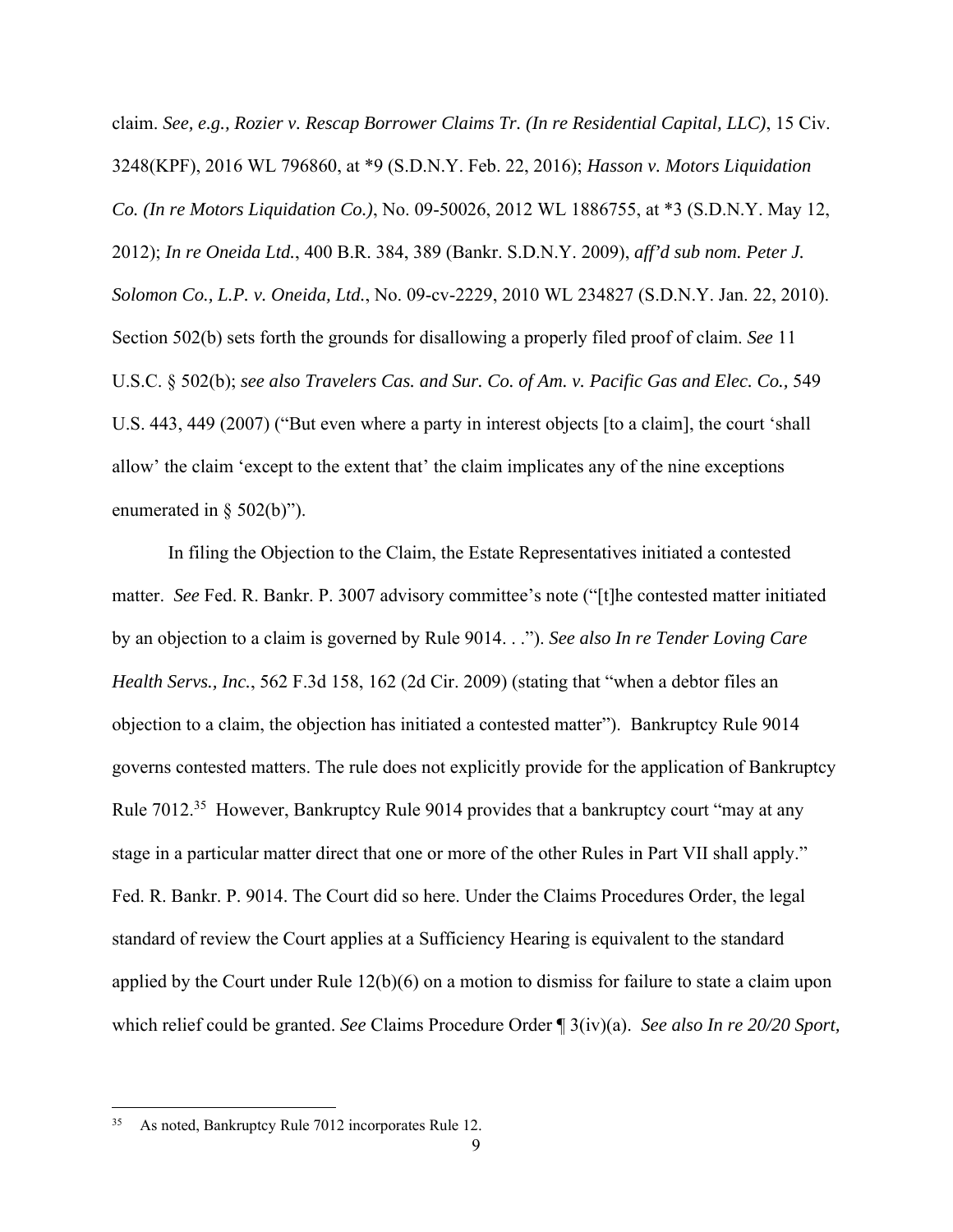*Inc.*, 200 B.R. 972, 978 (Bankr. S.D.N.Y. 1996) ("In bankruptcy cases, courts have traditionally analogized a creditor's claim to a civil complaint [and] a trustee's objection to an answer. . . ").

 In applying Rule 12(b)(6) to the Claim, the Court assesses the sufficiency of the facts alleged in support of the Claim in light of the pleading requirements under Rule 8(a) of the Federal Rules of Civil Procedure.<sup>36</sup> Rule  $8(a)(2)$  states that a claim for relief must contain "a short and plain statement of the claim showing that the pleader is entitled to relief[.]" Fed. R. Civ. P. 8(a)(2). To meet that standard, the Claim "must contain sufficient factual matter, accepted as true, to state a claim to relief that is plausible on its face." *Ashcroft v. Iqbal,* 556 U.S. 662, 678 (2009) ("*Iqbal*") (citations omitted); *accord Bell Atlantic Corp. v. Twombly,* 550 U.S. 544, 570 (2007) ("*Twombly*"). "A claim has facial plausibility when the plaintiff pleads factual content that allows the court to draw the reasonable inference that the defendant is liable for the misconduct alleged." *Iqbal*, 556 U.S. at 678; *accord Twombly*, 550 U.S. at 570. To satisfy Rule 12(b)(6), the "pleadings must create the possibility of a right to relief that is more than speculative." *Spool v. World Child Int'l Adoption Agency*, 520 F.3d 178, 183 (2d Cir. 2008) (citation omitted). In considering whether that standard is met for a particular claim, the court must assume the truth of all material facts alleged in support of the claim and draw all reasonable inferences in the claimant's favor. *See ATSI Commc'ns, Inc. v. Shaar Fund, Ltd.*, 493 F.3d 87, 98 (2d Cir. 2007). However, the court "need not accord 'legal conclusions, deductions or opinions that are couched as factual allegations . . . a presumption of truthfulness.'" *Hunt v. Enzo Biochem, Inc.*, 530 F.Supp.2d 580, 591 (S.D.N.Y. 2008) (quoting *In re NYSE Specialists Sec. Litig.*, 503 F.3d 89, 95 (2d Cir. 2007)). In short, "[i]n ruling on a motion pursuant to Fed. R. Civ. P. 12(b)(6), the duty of a court is merely to assess the legal feasibility of the complaint, not to

<sup>36</sup> Rule 8 is incorporated herein pursuant to Bankruptcy Rule 7008.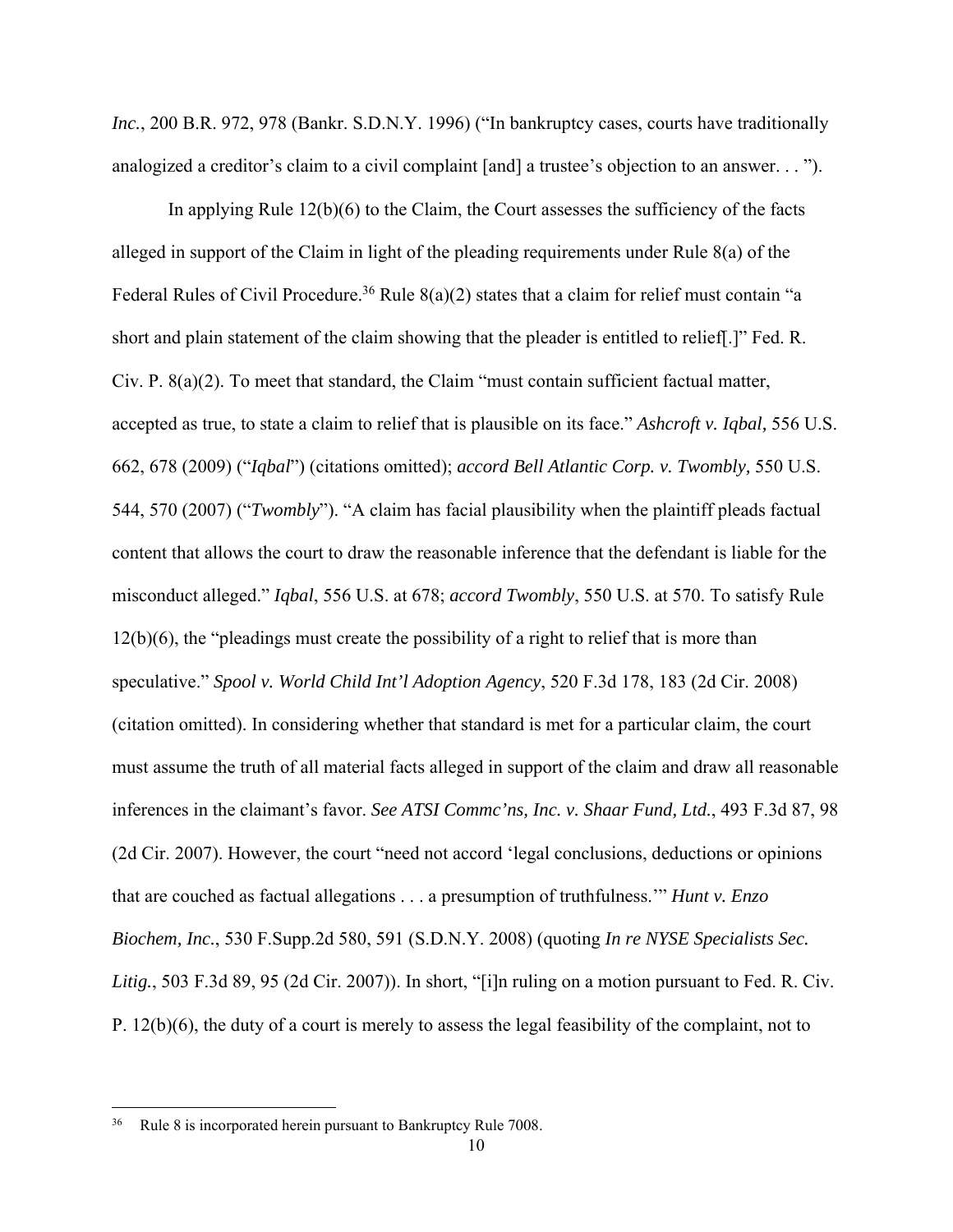assay the weight of the evidence which might be offered in support thereof." *DiFolco v. MSNBC Cable L.L.C.*, 622 F.3d 104, 113 (2d Cir. 2010) (citation and internal quotation marks omitted). Where, as here, the Claimant is proceeding pro se, the Court will liberally construe the Claim, although the claims must nonetheless be supported by specific and detailed factual allegations that provide a fair understanding for the basis of the claim and the legal grounds for recovery against a debtor. *Kimber v. GMAC Mortgage, LLC (In re Residential Capital, LLC)*, 489 B.R. 489, 494 (Bankr. S.D.N.Y. 2013) (citing *Iwachiw v. New York City Bd. of Elections*, 126 Fed. Appx. 27, 29 (2d Cir. 2005)).

*Res judicata* and claim preclusion bar the "relitigation ... of claims that were, or could have been, brought in an earlier litigation between the same parties or their privies." *Bank of N.Y. v. First Millennium, Inc.,* 607 F.3d 905, 919 (2d Cir.2010). The doctrine of *res judicata* is applicable to motions under Rule 12(b)(6). "Dismissal under Rule 12(b)(6) on *res judicata* grounds is appropriate when the elements of res judicata [sic] are apparent on the face of the pleadings." *Murry v. Gen. Servs. Admin.,* 553 Fed. Appx. 362, 364 (5th Cir.2014) (citation omitted). *See also Freeman v. Sikorsky Aircraft Corp*., 151 Fed. App'x 91, 92 (2d Cir. 2005) (noting that the affirmative defense of *res judicata* may be raised in a Rule 12(b)(6) motion "when all of the relevant facts are shown by the court's own records." (quoting *Day v*. *Moscow,* 955 F.2d 807, 811 (2d Cir.1992)).

#### **Discussion**

 In the State Court Action, the Claimant asserted that the foreclosure sale of his Property was illegal and ineffective because Ditech lacked authority to appoint Quality as trustee and to direct the foreclosure because it was not the holder and owner of the Note and because of earlier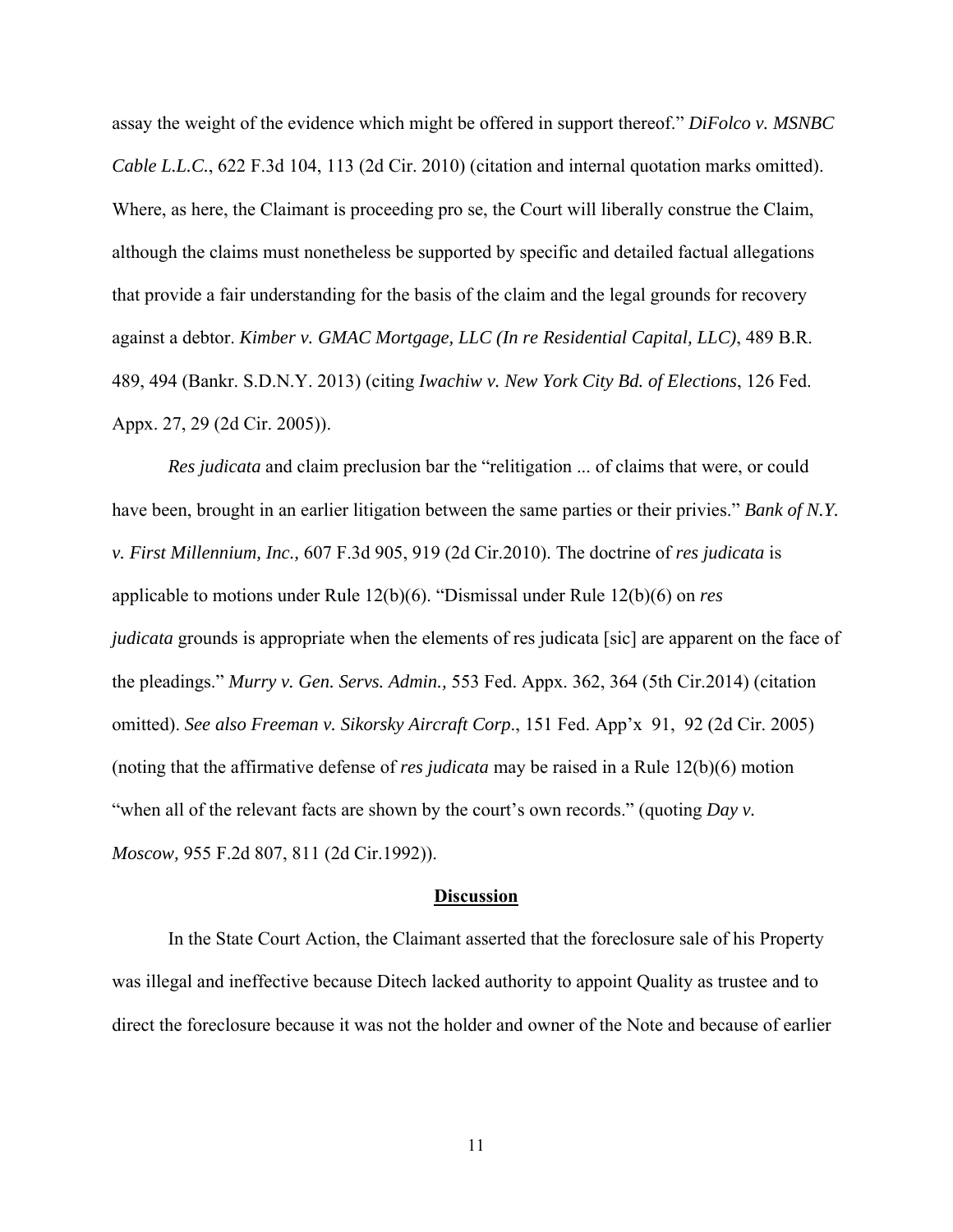ineffective assignments.37 The Claimant also argued that the allegedly invalid assignments and violations of foreclosure procedures violated the CPA.38 The Washington state court rejected the Claimant's contentions. It found that Ditech possessed the Note and that the Declaration of Beneficiary definitively declared Ditech as the actual holder of the Note.<sup>39</sup> In so ruling, it found that "[t]he validity of any prior assignments had no effect on [Ditech's] authority to foreclose."40 Moreover, it found that the "but for" cause of the foreclosure was the fact that the Malloys defaulted on the loan and failed to cure their defaults, despite receiving notice of foreclosure.<sup>41</sup> The state appellate court affirmed the lower court's dismissal of all claims against Ditech under Washington Superior Court Civil Rule 12(b)(6) ("CR 12(b)(6)"), finding the claims insufficient as a matter of law.42

 Although the Court construes this Claim liberally, the pro se Claimant is not exempt from the rules of *res judicata. See Birl v. Estelle,* 660 F.2d 592, 593 (5th Cir.1981) ("The right of selfrepresentation does not exempt a party from compliance with relevant rules of procedural and substantive law. One who proceeds pro se with full knowledge and understanding of the risks involved acquires no greater rights than a litigant represented by a lawyer, unless a liberal construction of properly filed pleadings be considered an enhanced right.") (internal citations

<sup>37</sup> *See* State Appellate Decision at \*3,\*4.

<sup>38</sup> *Id.* at \*5.

<sup>39</sup> *Id.* at \*4.

<sup>40</sup> *Id.*

<sup>41</sup> *Id.* at \*5.

<sup>42</sup> *See id.* at \*3, \*4, \*6, \*8. *See also J.S. v. Vill. Voice Media Holdings, L.L.C.,* 184 Wash. 2d 95, 146, 359 P.3d 714, 739 (2015) ("[F]ederal and state law do not differ about crediting legal conclusions in a plaintiff's complaint on a CR  $[12(b)(6)]$  or Fed. R. Civ. P.  $12(b)(6)$  motion. . . . [t]he court need not accept legal conclusions as correct") (citation omitted).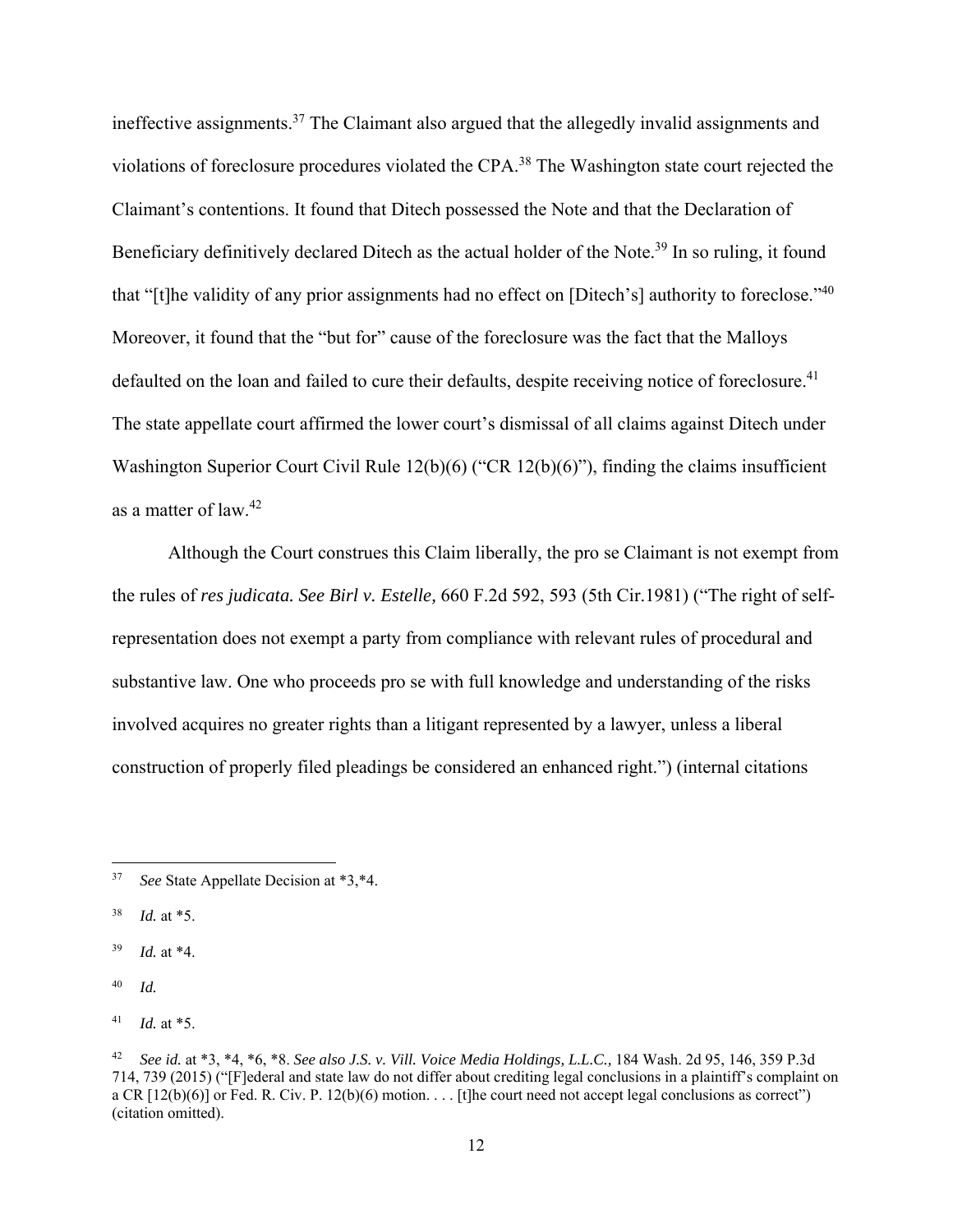omitted). *Traguth v. Zuck*, 710 F.2d 90, 95 (2d Cir. 1983) ("Petitioner [appearing pro se] is not, however, excused 'from compliance with relevant rules of procedural and substantive law.'").

 "[T]he preclusive effect of a state court determination in a subsequent federal action is determined by the rules of the state where the prior action occurred. . . ." *In re Sokol*, 113 F.3d 303, 306 (2d Cir. 1997). *See also Migra v. Warren City School Dist. Bd. of Educ.,* 465 U.S. 75, 81 (1984) ("a federal court must give to a state-court judgment the same preclusive effect as would be given that judgment under the law of the State in which the judgment was rendered."). In Washington state, "dismissal on *res judicata* grounds is appropriate where the subsequent action is identical with a prior action in four respects: '(1) persons and parties; (2) causes of action; (3) subject matter; and (4) the quality of the persons for or against whom the claim is made.'" *Ensley v. Pitcher*, 152 Wash. App. 891, 902, 222 P.3d 99, 104 (2009) (citation omitted). *Accord Loveridge v. Fred Meyer, Inc.,* 125 Wash. 2d 759, 763, 887 P.2d 898, 900 (1995) (For [*res judicata*] to apply, "a prior judgment must have a concurrence of identity with a subsequent action in (1) subject matter, (2) cause of action, *and* (3) persons and parties, and (4) the quality of the persons for or against whom the claim is made.") (citation omitted). Washington courts follow federal law and treat a CR 12(b)(6) dismissal as a final judgment on the merits and with prejudice, unless otherwise specified. *Moseid v. U.S. Bank, N.A.,* 186 Wash. App.1008, \*5 (Mar. 2, 2015); *In re Pers. Restraint of Metcalf,* 92 Wn.App. 165, 175 n.6, 963 P.2d 911 (1998). The Court considers the effect of the State Appellate Decision below.

 The first element of *res judicata* is satisfied, as the Claimant and Ditech are parties to the State Court Action and are the parties to the Claim. The fourth element is satisfied as well. "[R]es judicata requires identity in the quality of persons for or against whom the claim is made." *Pederson v. Potter*, 103 Wash. App. 62, 73, 11 P.3d 833, 838 (2000). "Because the parties are identical, the quality of the persons is also identical." *Id.*; *see also Ensley v. Pitcher*,